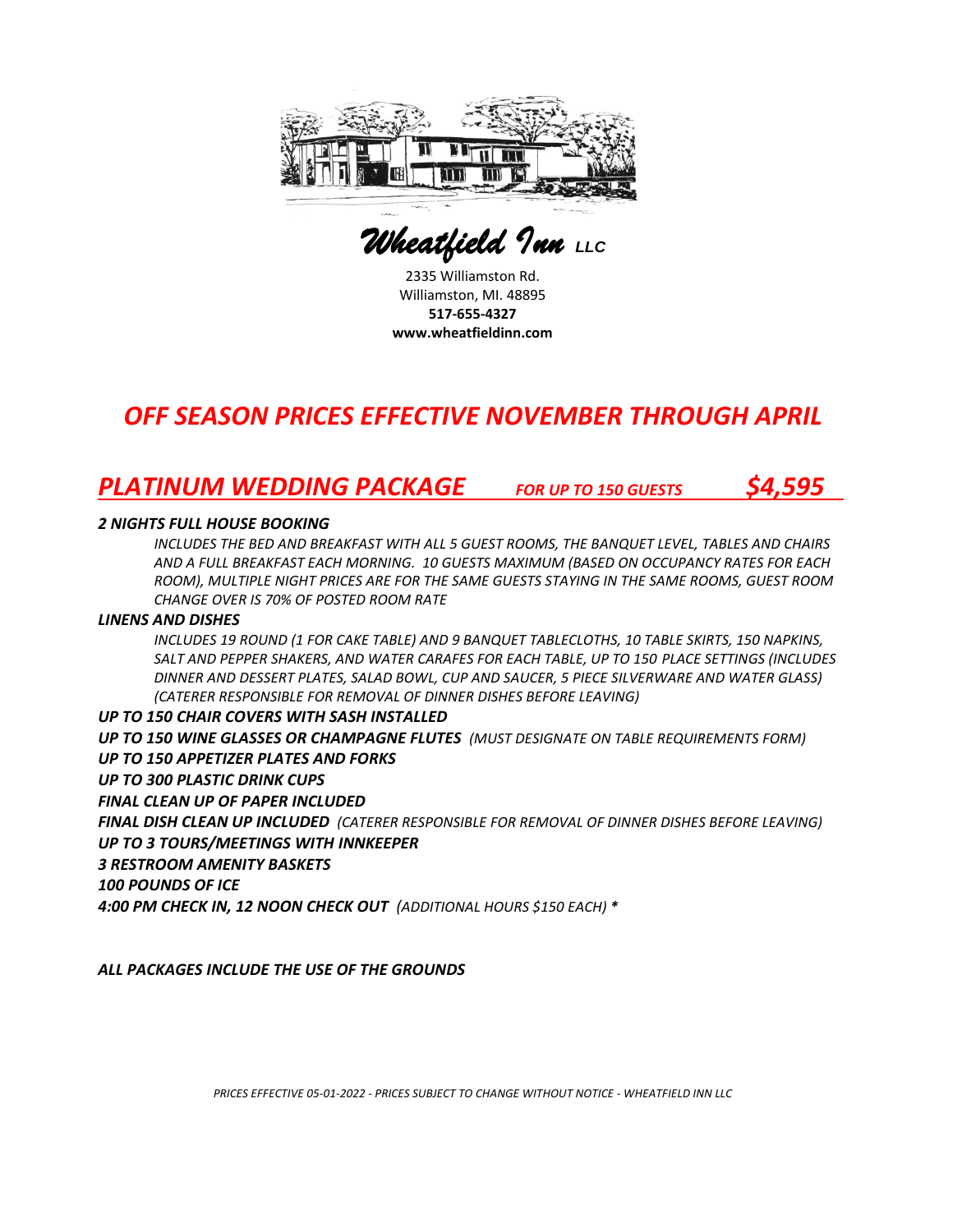### *GOLD WEDDING PACKAGE FOR UP TO 150 GUESTS \$3,895*

#### *1 NIGHT FULL HOUSE BOOKING*

*INCLUDES THE BED AND BREAKFAST WITH ALL 5 GUEST ROOMS, THE BANQUET LEVEL, TABLES AND CHAIRS AND A FULL BREAKFAST. 10 GUESTS MAXIMUM (BASED ON OCCUPANCY RATES FOR EACH ROOM).*

#### *LINENS AND DISHES*

*INCLUDES 19 ROUND (1 FOR CAKE TABLE) AND 9 BANQUET TABLECLOTHS, 10 TABLE SKIRTS, 150 NAPKINS, SALT AND PEPPER SHAKERS, AND WATER CARAFES FOR EACH TABLE, UP TO 150 PLACE SETTINGS (INCLUDES DINNER AND DESSERT PLATES, SALAD BOWL, CUP AND SAUCER, 5 PIECE SILVERWARE AND WATER GLASS) (CATERER RESPONSIBLE FOR REMOVAL OF DINNER DISHES BEFORE LEAVING)*

*UP TO 150 CHAIR COVERS WITH SASH INSTALLED* 

*UP TO 3 TOURS/MEETINGS WITH INNKEEPER*

*FINAL CLEAN UP OF PAPER PRODUCTS*

*FACILITY ACCESS IS FROM 4:00 PM TO 11:00 AM (ADDITIONAL HOURS \$150 EACH) \**

*UP TO 150 WINE GLASSES OR CHAMPAGNE FLUTES (MUST DESIGNATE ON TABLE REQUIREMENTS FORM) UP TO 300 PLASTIC DRINK CUPS*

*2 HOURS FOR DECORATING (THE DAY BEFORE, 2-4 OR 3-5 PM, ADDITIONAL HOURS \$150 EACH)*

### *SILVER WEDDING PACKAGE FOR UP TO 150 GUESTS \$3,195*

### *PARTIAL HOUSE BOOKING*

*INCLUDES BANQUET HALL, FOOD ROOM, BAR AND GAME ROOMS, STAGING KITCHEN, TABLES AND CHAIRS*

*LINENS AND DISHES*

*INCLUDES 19 ROUND (1 FOR CAKE TABLE) AND 9 BANQUET TABLECLOTHS, 10 TABLE SKIRTS, 150 NAPKINS, SALT AND PEPPER SHAKERS, AND WATER CARAFES FOR EACH TABLE, UP TO 150 PLACE SETTINGS (INCLUDES DINNER AND DESSERT PLATES, SALAD BOWL, CUP AND SAUCER, 5 PIECE SILVERWARE AND WATER GLASS) (CATERER RESPONSIBLE FOR REMOVAL OF DINNER DISHES BEFORE LEAVING)*

### *UP TO 2 TOURS/MEETINGS WITH INNKEEPER*

*FACILITY ACCESS IS FROM 4:00 PM TO 12 MIDNIGHT (ADDITIONAL HOURS \$150 EACH) \* UP TO 150 CHAIR COVERS WITH SASH INSTALLED UP TO 300 PLASTIC DRINK CUPS 2 HOURS FOR DECORATING (THE DAY BEFORE, 2-4 OR 3-5 PM, ADDITIONAL HOURS \$150 EACH)*

### *BRONZE WEDDING PACKAGE FOR UP TO 150 GUESTS*

| SATURDAY              | \$2,795 |
|-----------------------|---------|
| SUNDAY THROUGH FRIDAY | \$2,395 |

### *PARTIAL HOUSE BOOKING*

*INCLUDES BANQUET HALL, FOOD ROOM, BAR AND GAME ROOMS, STAGING KITCHEN, TABLES AND CHAIRS UP TO 2 TOURS/MEETINGS WITH INNKEEPER*

*2 HOURS FOR DECORATING/REHEARSAL (THE DAY BEFORE, 2-4 OR 3-5 PM, ADDITIONAL HOURS \$150 EACH) FACILITY ACCESS IS FROM 4:00 PM TO 12 MIDNIGHT (ADDITIONAL HOURS \$150 EACH) PARTY MUST END BY 11 PM (11 TO 12 MIDNIGHT IS FOR CLEANUP)*

*\* FACILITY ACCESS HOURS IN ALL OF THE ABOVE PACKAGES ALSO APPLY TO DELIVERIES, VENDORS, SETUP, TEARDOWN AND CLEAN UP*